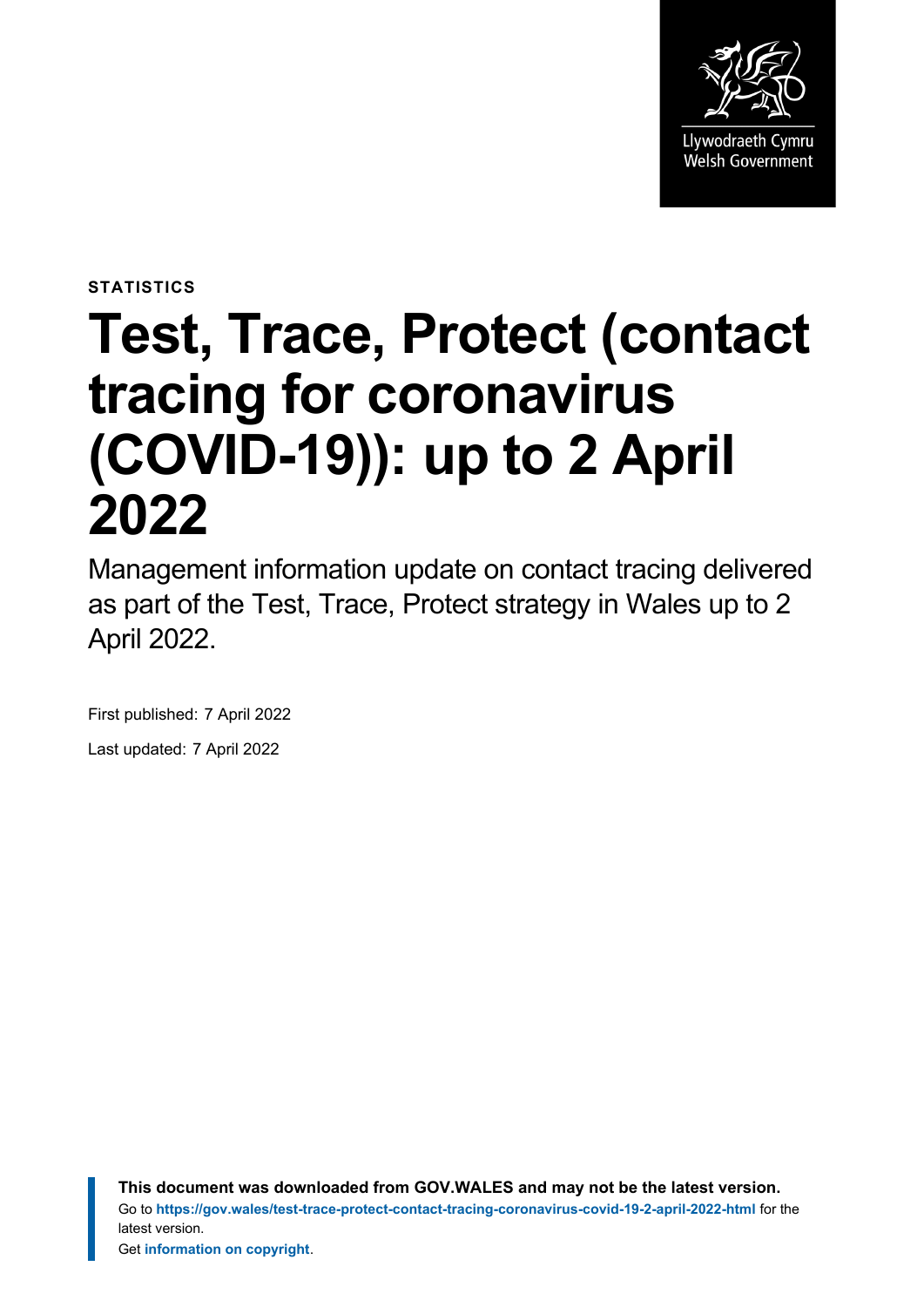# **Contents**

| <b>Main points</b>                                                     |
|------------------------------------------------------------------------|
| <b>Analysis</b>                                                        |
| Timeline of events effecting these statistics                          |
| Test, Trace, Protect (contact tracing for coronavirus (COVID-19)) data |
| <b>Glossary</b>                                                        |
| <b>Measuring the data</b>                                              |
| <b>Strengths and limitations</b>                                       |
| <b>Related links</b>                                                   |
| <b>Quality and methodology information</b>                             |
| <b>Contact details</b>                                                 |

# <span id="page-1-0"></span>**Main points**

As of 17 March 2022 all contacts are sent automatic text messages notifying them that they are a close contact and directing them to the appropriate advice. As such all measures regarding close contacts successfully reached have been removed from this publication.

In the latest week (27 March to 2 April 2022):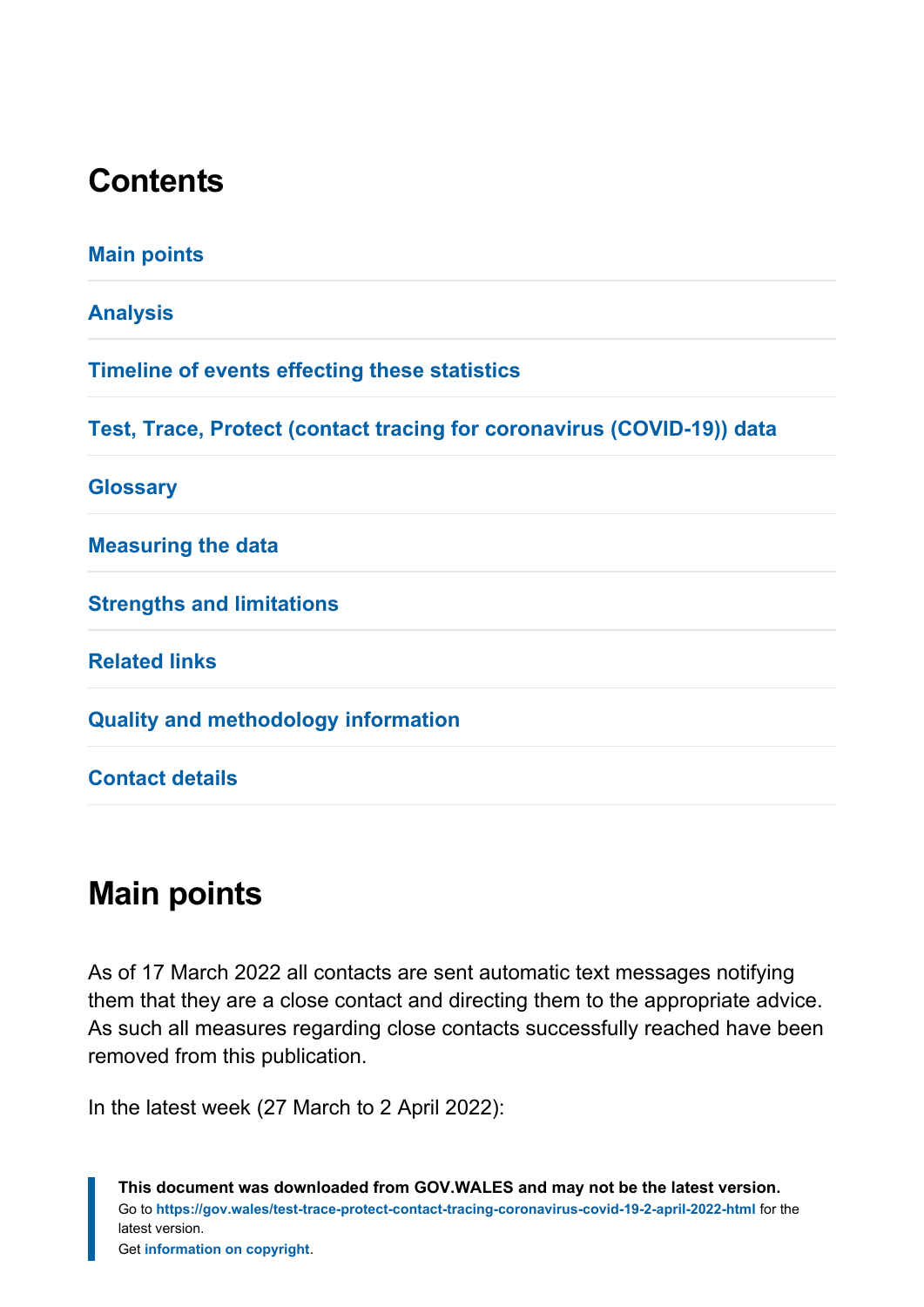- there were 29,012 positive cases eligible for follow-up, of which 22,509 (77.6%) were reached and asked to provide details of their close contacts
- there were 25,405 close contacts eligible for follow-up
- 21,209 (83.5%) of the close contacts were household contacts
- there were 2,560 positive cases and 1,627 close contacts not eligible for follow up

In total, since 21 June 2020:

- there were 1,009,122 positive cases that were eligible for follow-up, of which 929,927 (92.2%) were reached and asked to provide details of their recent contacts
- there were 1,564,882 close contacts eligible for follow-up
- there have been 116,607 positive cases and 169,168 close contacts not eligible for follow-up

This data is management information provided to the Welsh Government by the NHS Wales Informatics Service. We are publishing this to provide a weekly summary of contact tracing activity in Wales during the coronavirus (COVID-19) pandemic. This data has not undergone the same level of quality assurance as official statistics and the data may be subject to future revisions.

# <span id="page-2-0"></span>**Analysis**

Chart 1 shows the daily number of positive cases and close contacts eligible for follow up. Variation between days reflects differences in demand on the system (for example the number of tests performed). More information is given in the **[quality and methodology section](#page-17-0)** of this report.

The highest number of positive cases (71,203) and close contacts (53,044) eligible for follow up were both seen in the week starting 1 January 2022. The combined total of 124,247 positive cases and close contacts was significantly higher than at any other time during the pandemic. Subsequently; cases and contacts eligible for follow up have fallen to levels similar to the pre-Omicron wave.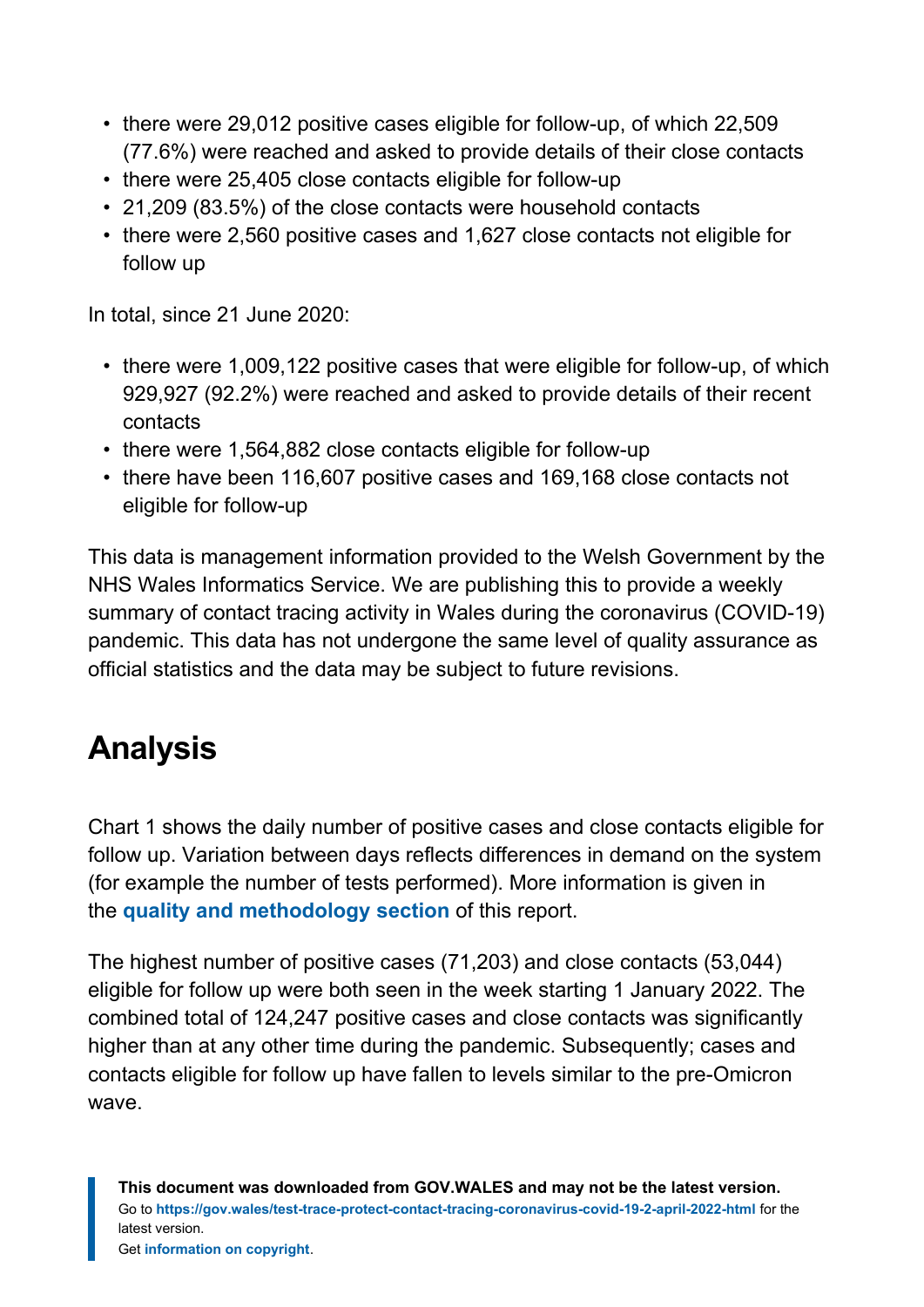Up to early 2022 the number of positive cases eligible for follow-up followed a similar trend, though at a slightly lower level, to the number of PCR cases reported by **[Public Health Wales \(PHW\) on its](https://public.tableau.com/app/profile/public.health.wales.health.protection/viz/RapidCOVID-19virology-Public/Headlinesummary) daily surveillance dashboard**. The lower numbers here reflect that some cases are not eligible for follow-up, for example cases in closed setting such as hospitals. By mid-January 2022 the total here was higher than the PHW figure for daily PCR positive cases, due to a fall in PCR testing after an announcement that PCR follow up tests were no longer required after a positive LFD. LFD cases were still included for contact tracing purposes. Public Health Wales has been publishing lateral flow test reports, including the number of new positive cases, separately since March 2021.

#### Chart 1: Daily positive cases and close contacts eligible for follow-up by local contact tracing teams, up to 2 April 2022



Source: Digital Health and Care Wales (DHCW)

**This document was downloaded from GOV.WALES and may not be the latest version.** Go to **<https://gov.wales/test-trace-protect-contact-tracing-coronavirus-covid-19-2-april-2022-html>** for the latest version. Get **[information on copyright](https://gov.wales/copyright-statement)**.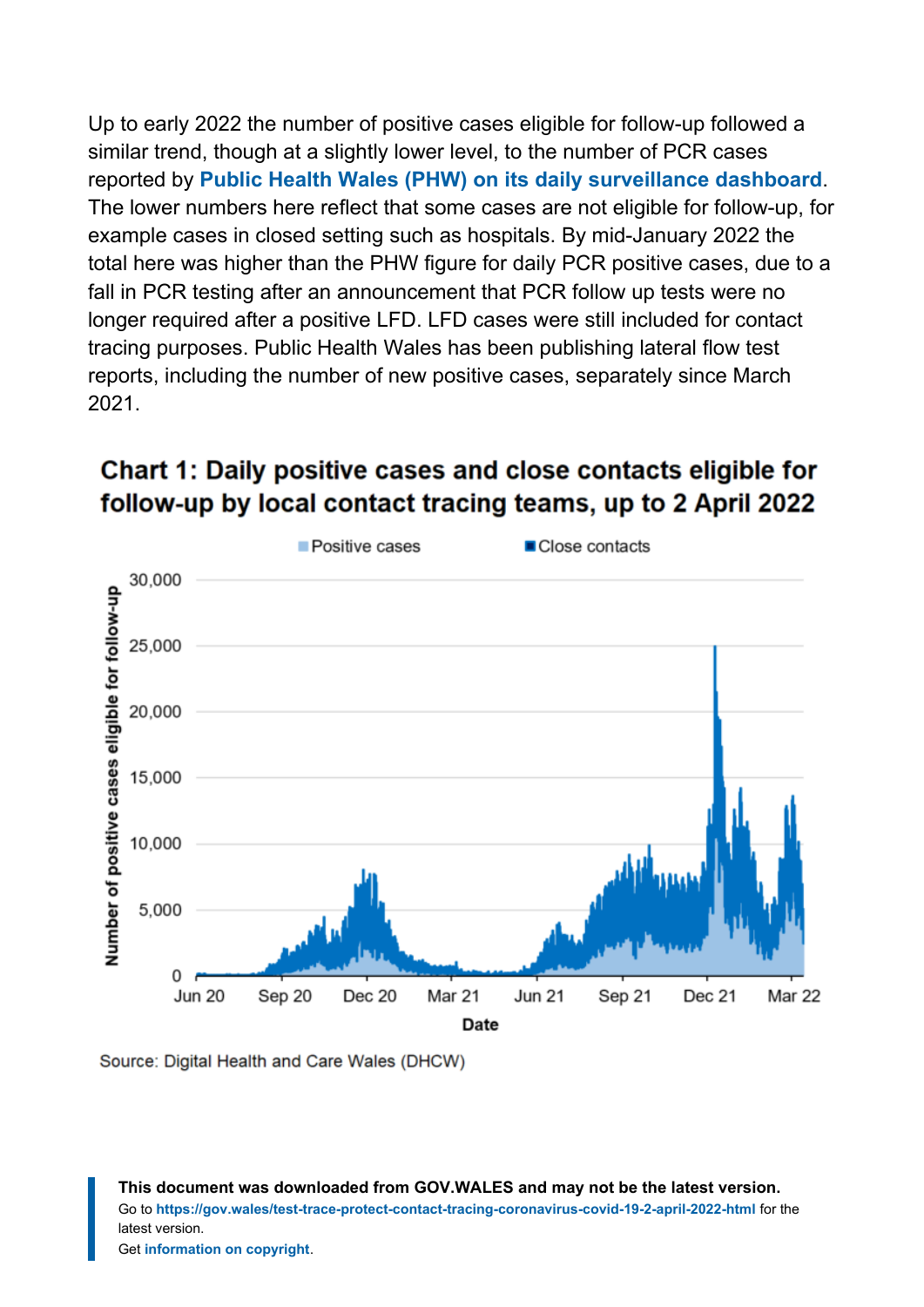**[Number of positive cases and close contacts eligible for follow-up by local](https://statswales.gov.wales/Catalogue/Health-and-Social-Care/coronavirus-covid-19/contact-tracing-for-coronavirus-covid-19/numberofpositivecasesandclosecontactseligibleforfollowup-by-localcontacttracingteams) [contact tracing teams](https://statswales.gov.wales/Catalogue/Health-and-Social-Care/coronavirus-covid-19/contact-tracing-for-coronavirus-covid-19/numberofpositivecasesandclosecontactseligibleforfollowup-by-localcontacttracingteams) on StatsWales**

#### **Time taken to reach positive cases and close contacts**

Throughout the pandemic, there is a correspondence between the overall burden on the contact tracing system and the time taken to reach positive cases. Significant increases in cases and contacts correspond to reductions in the proportion reached within 24 and 48 hours.

In the latest week (27 March to 2 April 2022):

- of the 29,012 positive cases that were eligible for follow-up, 44.6% were reached within 24 hours of referral to the contact tracing system; this equates to 57.4% of those reached being reached within 24 hours
- 67.7% of positive cases that were eligible for follow-up were reached within 48 hours; this equates to 87.3% of those reached being reached within 48 hours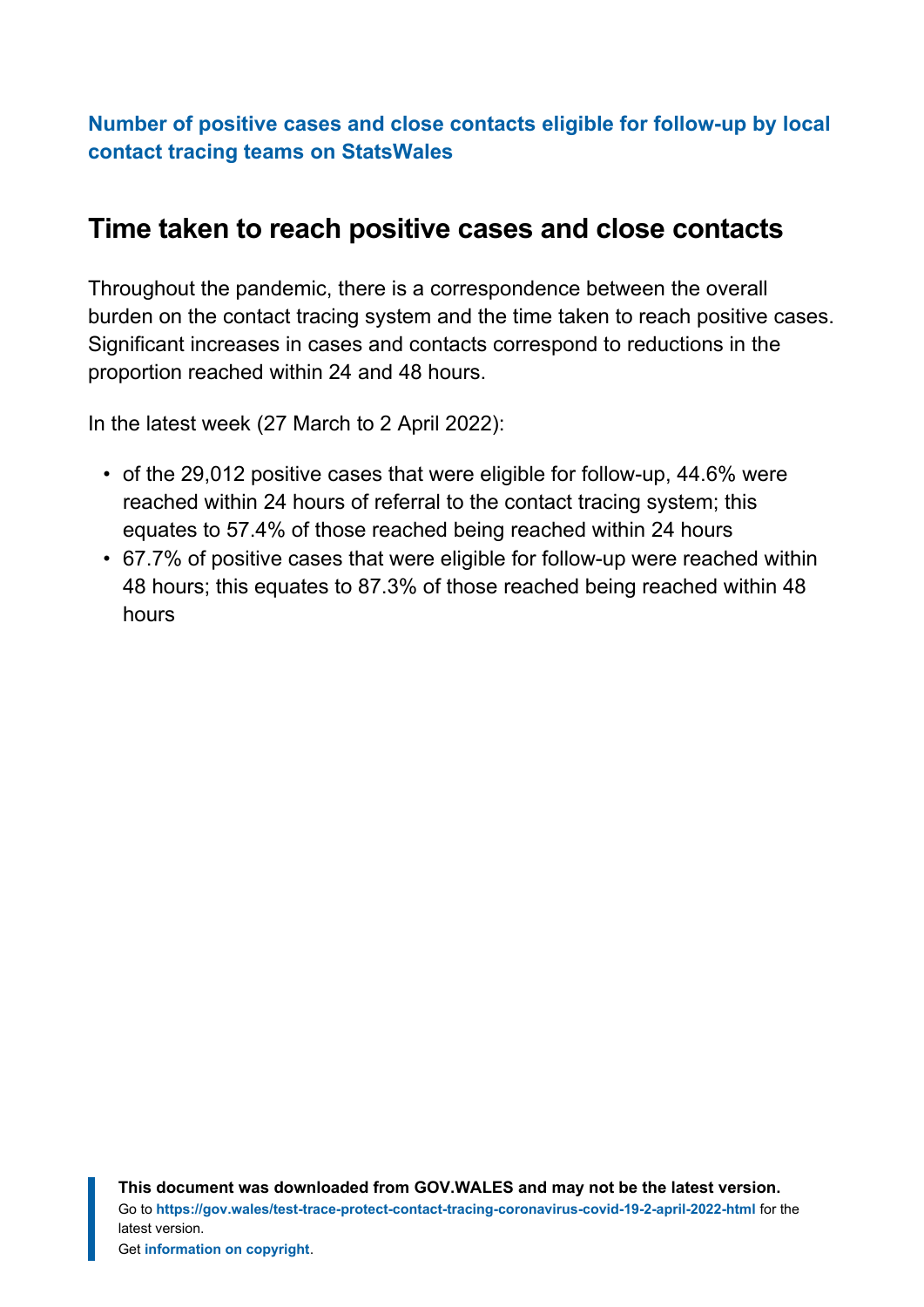# Chart 2: Percentage of positive cases eligible for follow up by the time taken to be reached by contact tracing teams, up to 2 April 2022



Source: Digital Health and Care Wales (DHCW)

#### **[Percentage of positive cases eligible for follow-up by local contact tracing](https://statswales.gov.wales/Catalogue/Health-and-Social-Care/coronavirus-covid-19/contact-tracing-for-coronavirus-covid-19/contacttracingtimesforpositivecasesandclosecontacts) teams [within 24 and 48 hours on StatsWales](https://statswales.gov.wales/Catalogue/Health-and-Social-Care/coronavirus-covid-19/contact-tracing-for-coronavirus-covid-19/contacttracingtimesforpositivecasesandclosecontacts)**

#### **Close contacts that become positive cases**

This section looks at close contacts who go onto have a positive test within 7

**This document was downloaded from GOV.WALES and may not be the latest version.** Go to **<https://gov.wales/test-trace-protect-contact-tracing-coronavirus-covid-19-2-april-2022-html>** for the latest version. Get **[information on copyright](https://gov.wales/copyright-statement)**.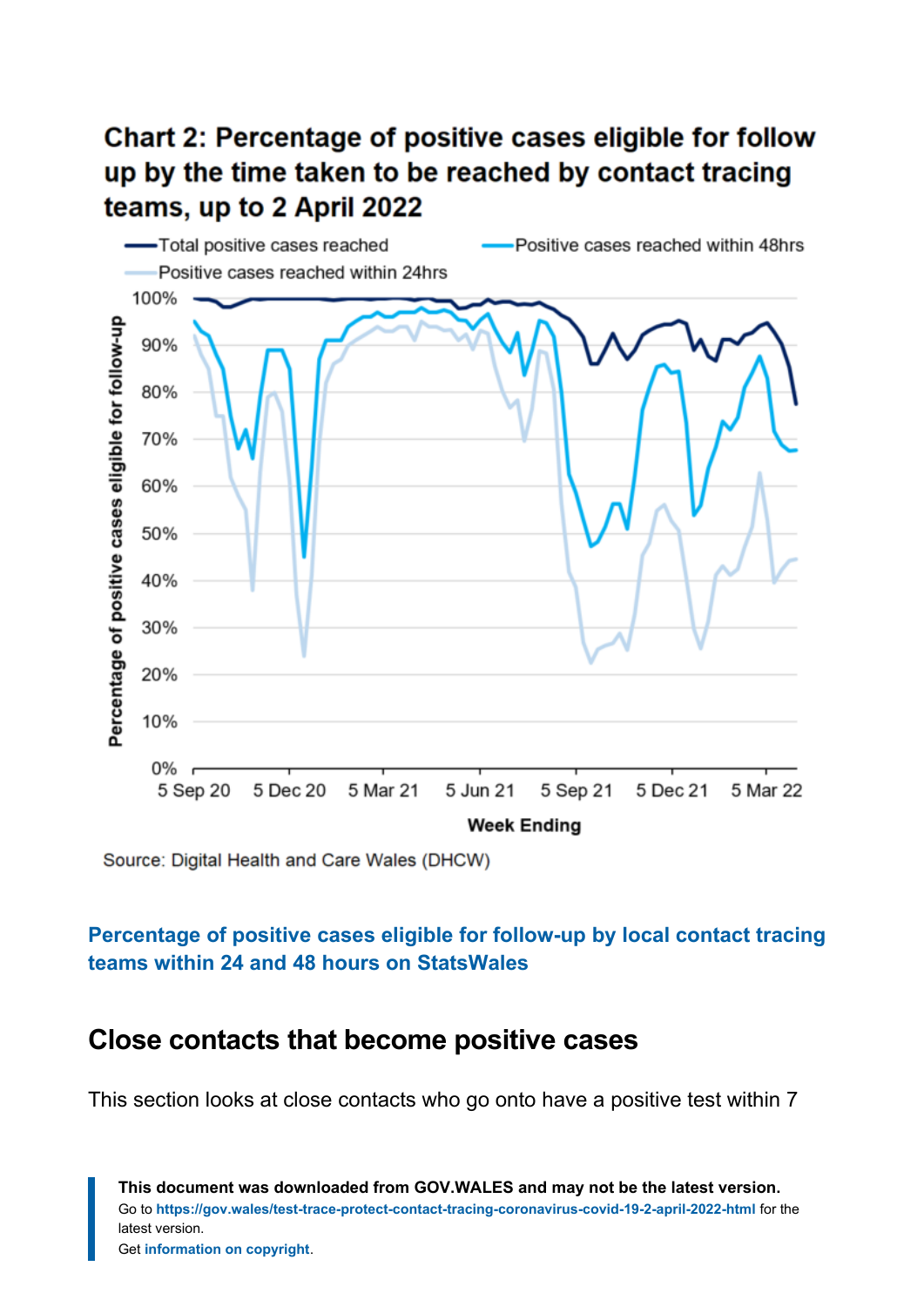days of referral to the contact tracing system.





Source: Digital Health and Care Wales (DHCW)

#### **[Percentage of close contacts eligible for follow-up by local contact tracing](https://statswales.gov.wales/Catalogue/Health-and-Social-Care/coronavirus-covid-19/contact-tracing-for-coronavirus-covid-19/contacttracingtimesforpositivecasesandclosecontacts) teams [within 24 and 48 hours on StatsWales](https://statswales.gov.wales/Catalogue/Health-and-Social-Care/coronavirus-covid-19/contact-tracing-for-coronavirus-covid-19/contacttracingtimesforpositivecasesandclosecontacts)**

In the latest week, of the 29,012 positive cases that were eligible for follow up 2,730 (9.4%) had been identified as close contacts of other positive cases in the previous 7 days.

In total, since 21 June 2020, of the 1,009,122 positive cases 124,261 (12.3%) had been identified as close contacts in the previous 7 days.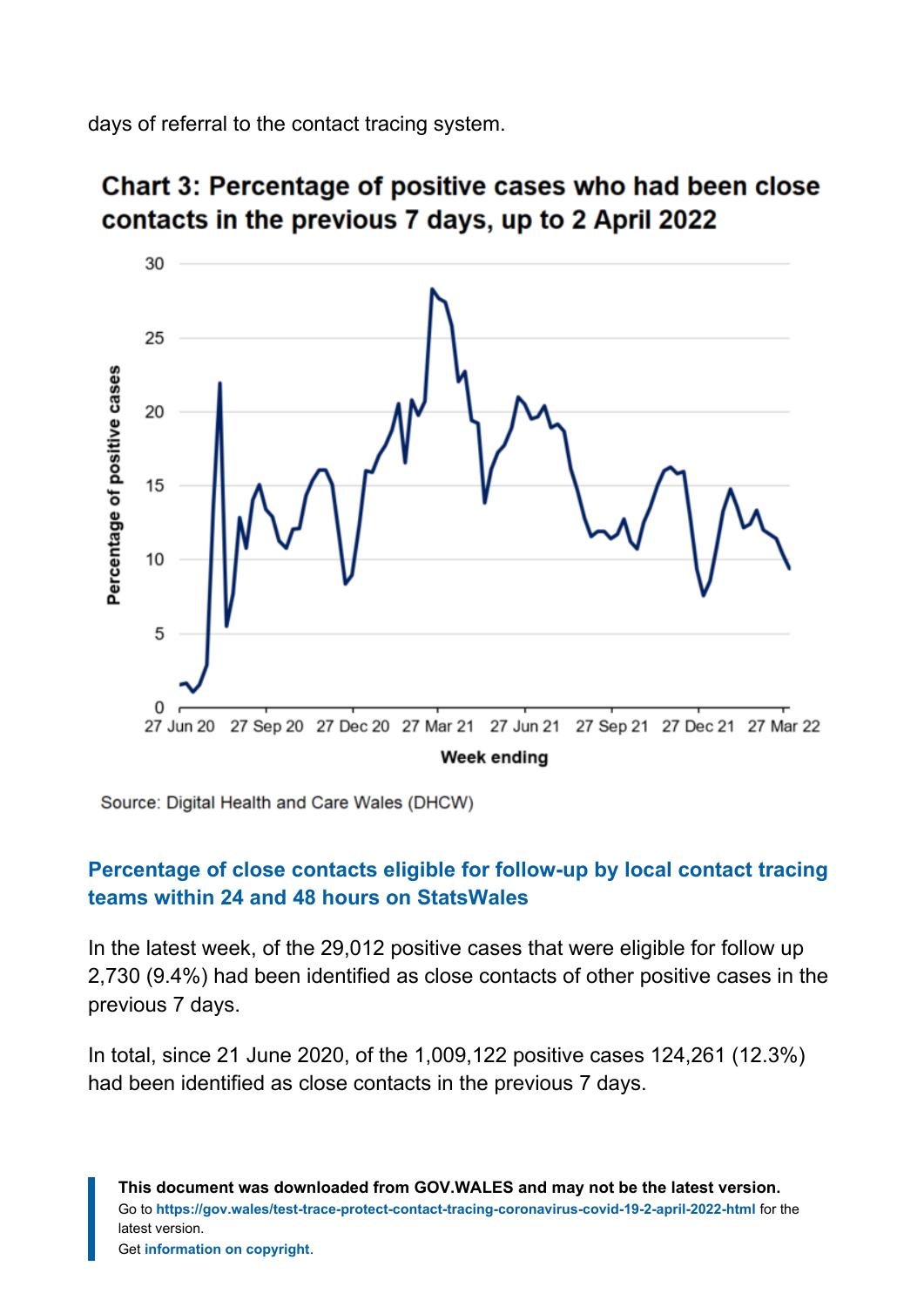The proportion of positive cases identified as close contacts of previous positive cases has been changeable over the course of the pandemic. It has ranged from around 5% to over 30% at different points since the contact tracing system was fully established by the end of the summer in 2020. The highest proportion was in April 2021, when case rates were very low. The falls in December 2020 and December 2021 correspond to sharp increases in case rates.

# <span id="page-7-0"></span>**Timeline of events effecting these statistics**

# **Data for 1 to 21 June 2020**

Early reporting, covering the first three weeks of contact tracing in Wales, was based on data reported by local and regional contact tracing teams prior to the introduction of the national digital system.

In Wales, during the period from 1 to 21 June 2020, 1,905 positive cases were referred to local and regional contact tracing teams. This resulted in 2,616 contacts identified for follow-up, of which 2,117 were reached and advised accordingly.

There will be a small amount of overlap in the reporting from the national digital system and the early reporting provided by local and regional contact tracing teams. For this reason we would not recommend combining figures from the two different reporting streams. Cumulative reporting in this and future versions of this release will focus on data from 21 June 2020.

# **17 December 2020**

On 17 December 2020, the NHS Wales Test Trace Protect (TTP) service rolled out a new function aimed at giving people the ability to provide details of their close contacts via a new e-form. Cases receive an initial phone call from contact tracers to invite them to complete the e-form and this call is defined as a successful contact. This information is included in the data shown in this release and will have an impact on the overall percentage of both positive cases and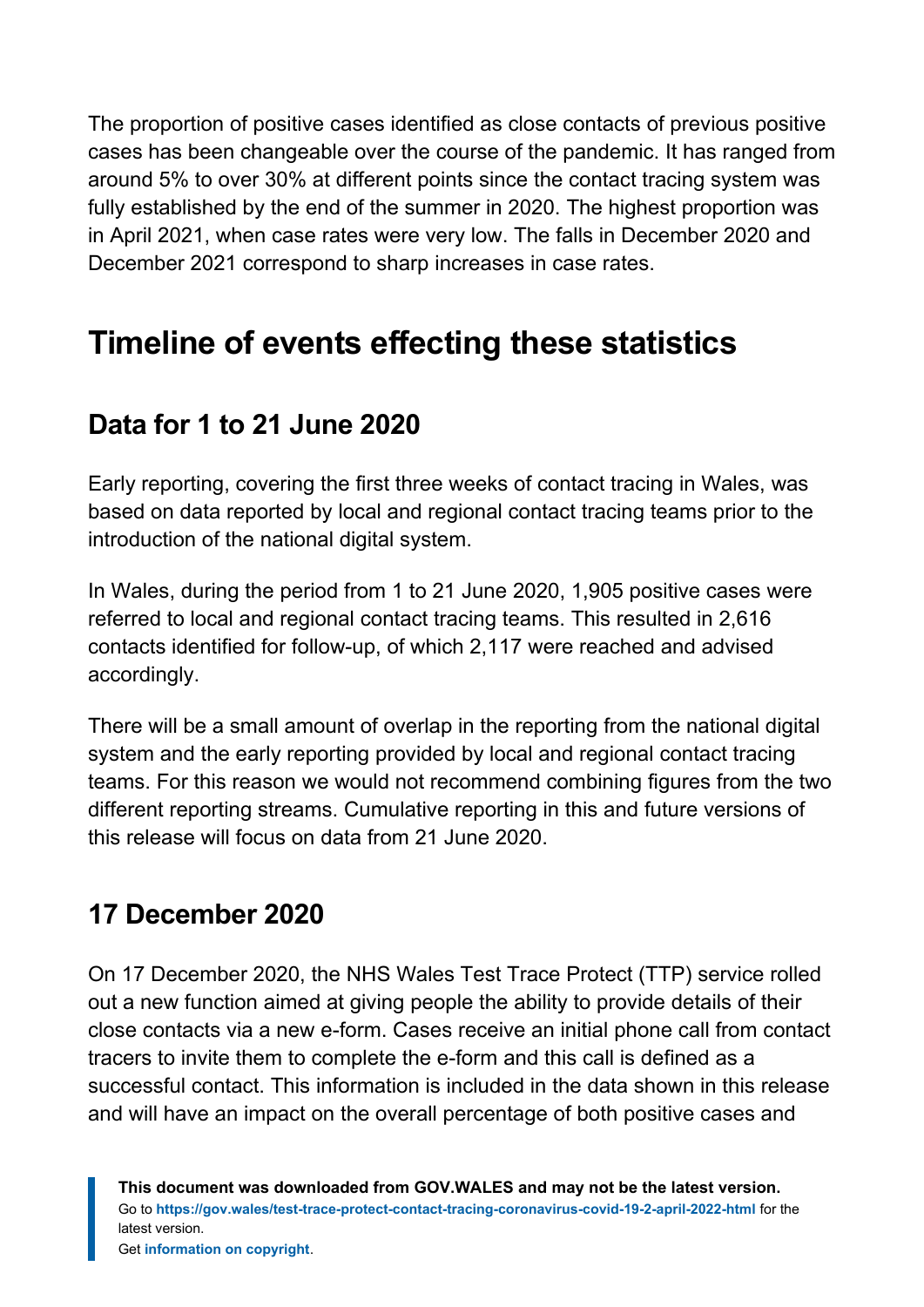contacts reached, and the percentage of positive cases and contacts reached within 24 and 48 hours. Due to the reduction in positive cases in Wales and therefore, lower numbers of cases and contacts currently requiring contact tracing, most local contact tracing teams are prioritising phone calls over the use of the e-form. This means that e-forms will account for extremely small numbers within the data presented in this publication. We continue to work with colleagues to monitor use of the e-form within the contact tracing system and will include further information on this if use of the e-form begins to increase considerably.

### **4 March 2021**

From the 4 March 2021 publication, data for travellers arriving from outside the UK's Common Travel Area is no longer included in the figures presented in this release and has been removed retrospectively from historic data. Compared to the data as it was published on 25 February 2021, this resulted in a small reduction in the number of positive cases and close contacts in the data published on 4 March 2021 as these arriving international travellers represented less than 3% of the weekly cases. These citizens are isolating due to their travel and to avoid any potential transmission of variants of concern. As such they are subject to a separate managed **[quarantine process](https://gov.wales/travel-wales-covid-19-testing)**. If an arriving international traveller subsequently tests positive, they will then become a positive case and therefore be subject to the full contact tracing process and appear in the statistics presented.

# **13 March 2021**

School "bubble" contacts aren't subject to formal contact tracing process, as they are contacted directly by their school and provided the necessary public health and isolation guidance. For this reason, from the release published 25 March 2021 we have excluded these contacts from the close contacts statistics presented in this release. All historical data has been updated to reflect this change.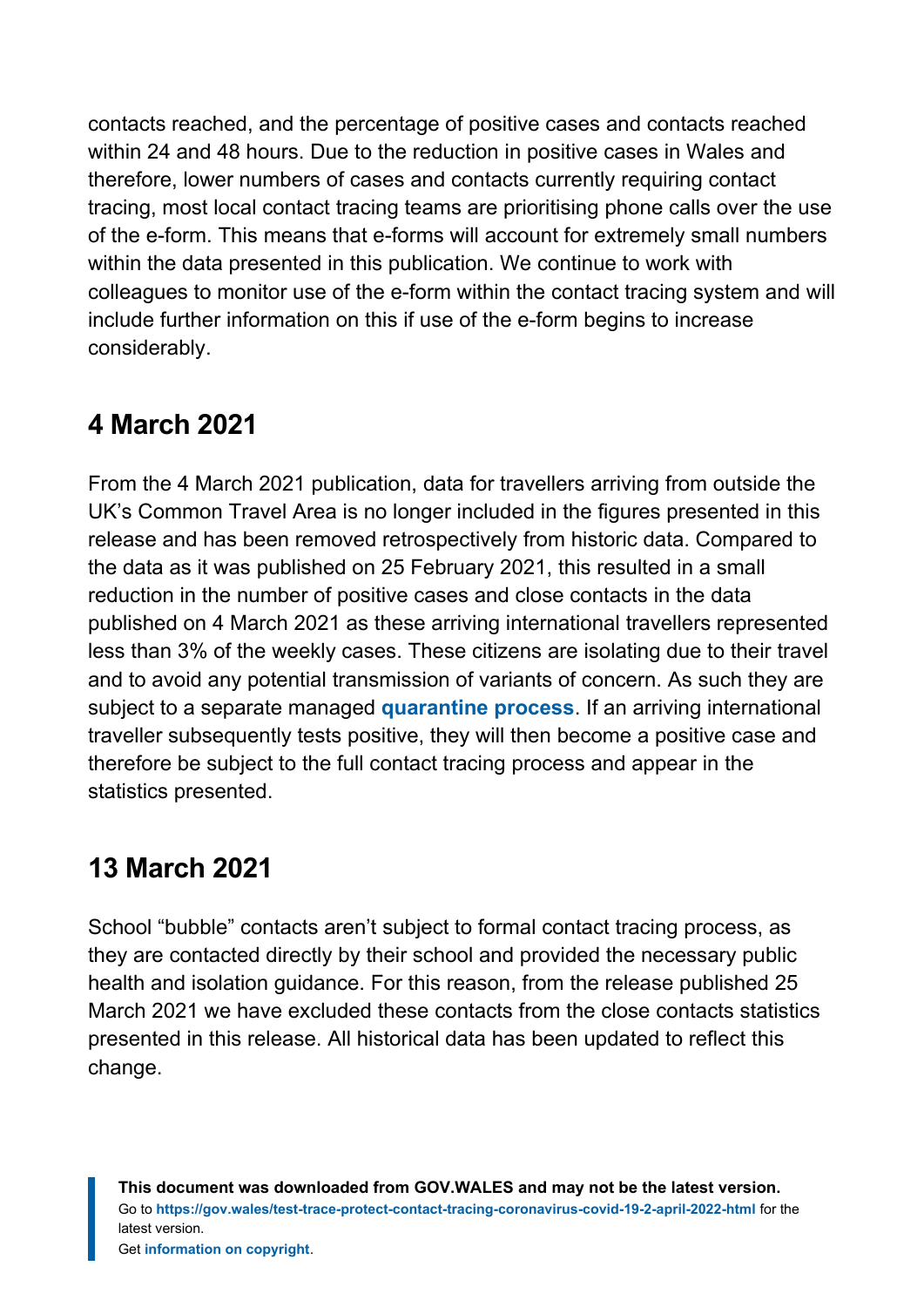Positive cases will most likely have close contacts outside of their bubble which have been generated in school which will be communicated to local contact tracing teams and will be eligible for follow up, these contacts remain in the statistics presented in this release.

Data presented in this release is broadly comparable with publications prior to the 25 March 2021, though we advise against using the publications on 11 February and 18 February 2021 to make comparisons, where the issues in the school 'bubble' data have had the most effect, and the publication on 23 March 2021 where all school contacts were removed while we investigated a data quality issue. Comparisons can be made within the time series data in this release where school 'bubble' data has been removed throughout.

Information and guidance on how schools and settings can continue to make their sites as safe as possible for staff and learners, including school "bubbles" is outlined in the **[Operational guidance for schools and settings](https://gov.wales/schools-coronavirus-guidance)**.

# **21 March 2021**

For the week 21 to 27 March 2021, there was a large increase in the number of contacts eligible for follow up in Swansea Bay University Health Board which can be seen in the associated tables published alongside this release. We believe this to be a result of some school contacts being uploaded incorrectly for this region. This increase had a small impact on the national figures presented in this release for the percentage of contacts reached but a larger impact on time taken to reach close contacts. Regions have been reminded of the guidance on uploading school "bubbles" into the system to avoid further issues with the data.

# **2 May 2021**

In the 17 May 2021 release, Digital Health and Care Wales (DHCW) changed the contact tracing data to remove duplicate records. This change was applied to historical data from the start of this dataset (21 June 2020) onwards. Duplicate records occur where more than one positive case identifies the same close contact. Following this change, close contacts are now only counted once in the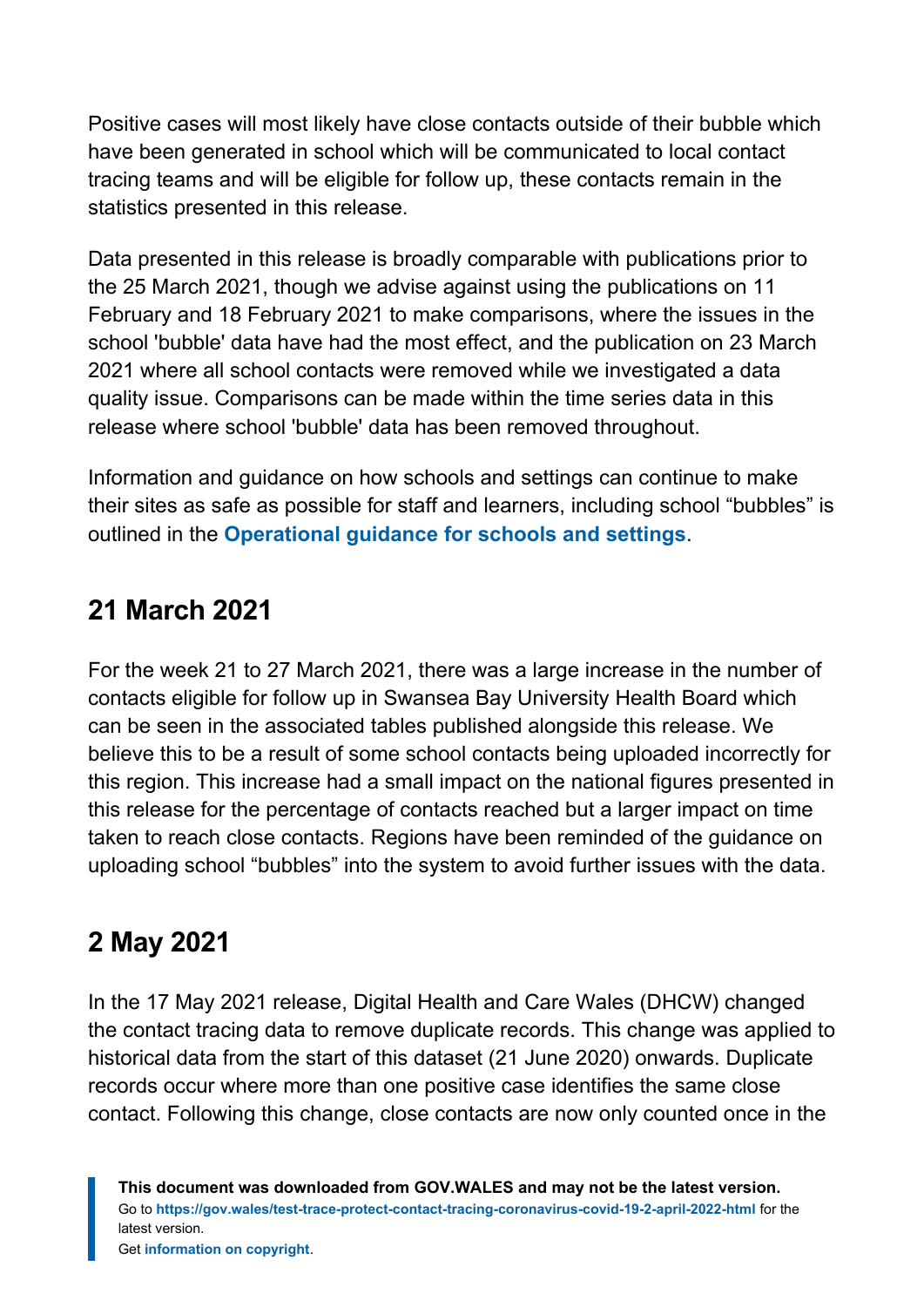figures eligible for follow up. Previously they were counted each time they were identified by a positive case. Duplicate records account for up to 5% of the eligible close contacts in each week.

# **16 May 2021**

When close contacts are identified by a positive case outside of Wales or through the NHS app, these are inputted into the system manually as the positive case that identified them does not exist in the Welsh contact tracing system. As the positive case is not in the Welsh contact tracing system, these close contacts should not be included in the timeliness measure from the time positive cases are referred to the contact tracing system. We were recently made aware of the processes around these close contacts and from the week commencing 16 May 2021, we have removed these close contacts from this measure and the historical data to more accurately reflect the contact tracing system. As these close contacts are eligible for follow up within the Welsh contact tracing system, they still appear in all other figures relating to close contacts presented in this release.

The percentage of close contacts reached within 24 hours and 48 hours from the time positive cases were referred to the contact tracing system will appear higher than previous publications as a result of this change. Since September 2020 when the process for these close contacts was implemented, there have been an average of 60 close contacts per week identified by a positive case outside of Wales or through the NHS app. For the week 16 to 22 May 2021 when this change in methodology was first implemented, the change resulted in an increase of 6 percentage points in the timeliness measure within 24 hours and 7 percentage points in the timeliness measure within 48 hours from the time positive cases were referred to the contact tracing system.

# **7 August 2021**

As of 7 August 2021, adults who have been fully vaccinated and received the vaccine in the UK and those under the age of 18 no longer have to self-isolate if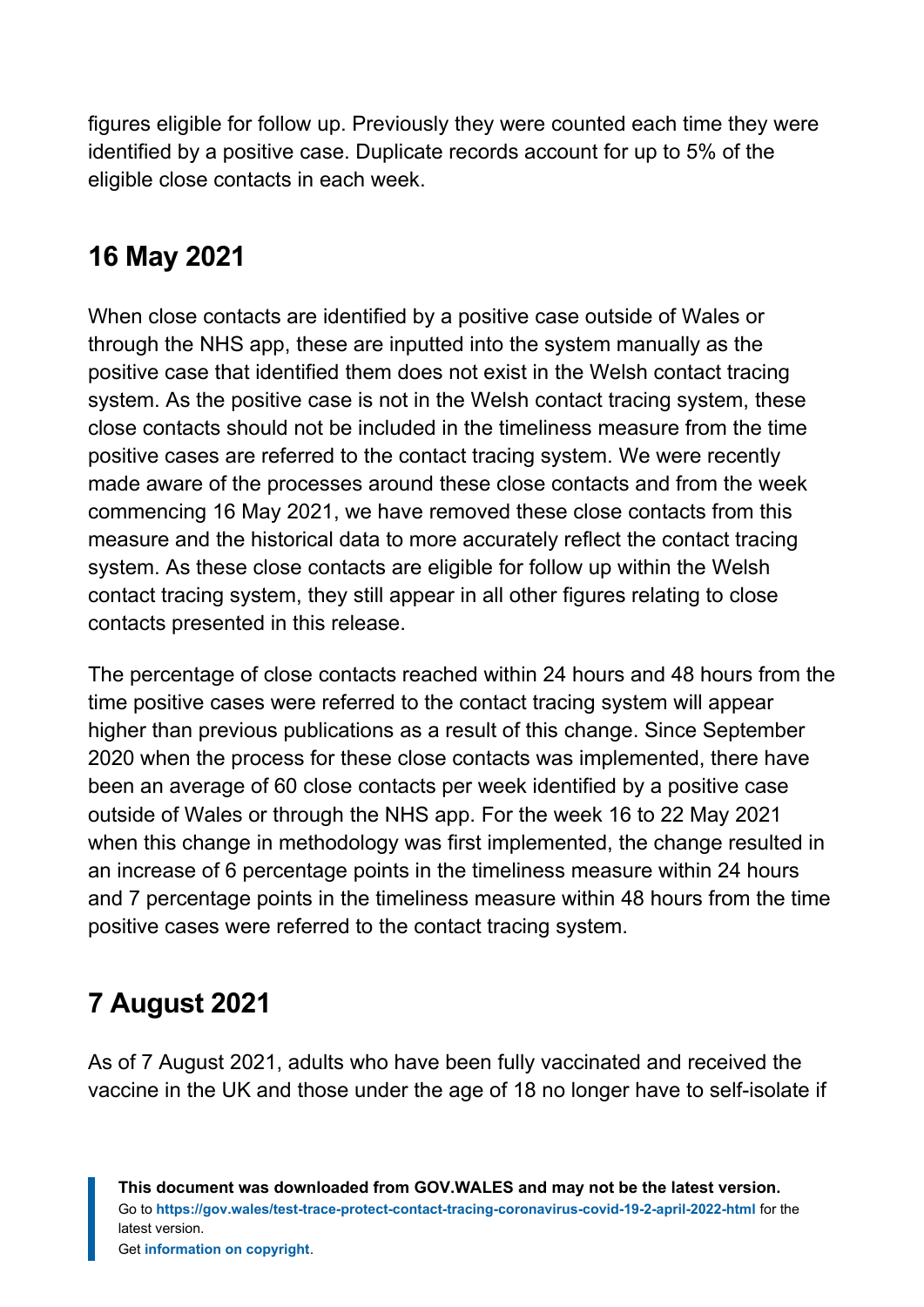they are identified as close contacts of someone who has tested positive for COVID-19. Close contacts are still contacted by the contact tracing team and are therefore still included in the statistics presented in this publication.

### **6 September 2021**

Due to an increase in the number of positive cases and contacts eligible for follow up by local contact tracing teams, from the week commencing 6 September 2021 Welsh Government introduced a national framework to prioritise cases that have a higher risk of onward transmission or that involve

# **10 October 2021**

Issues were identified at a private laboratory based in Wolverhampton, England where incorrect test results had been issued. As a result of this, a number of people tested between 4 and 12 October were advised to re-test which may impact the number of positive cases eligible for follow up in the weeks beginning 10 and 17 October 2021. Around 4,000 tests are estimated to be affected in Wales, more information is available in the **[statement from the Minister for](https://gov.wales/written-statement-has-issued-update-welsh-residents-impacted-incorrect-covid-19-test-results) [Health and Social Services](https://gov.wales/written-statement-has-issued-update-welsh-residents-impacted-incorrect-covid-19-test-results)**.

# **29 October 2021**

As of 29 October 2021, the **[self-isolation](https://gov.wales/self-isolation)** criteria have been updated for household contacts who are fully vaccinated or aged between 5 and 17.

As policy changes regarding the operation of the contact tracing system we continue to work with colleagues in DHCW to determine data quality and possible further breakdowns of the data.

# **September/October 2021**

From early September to the end of October 2021, the 'percentage of positive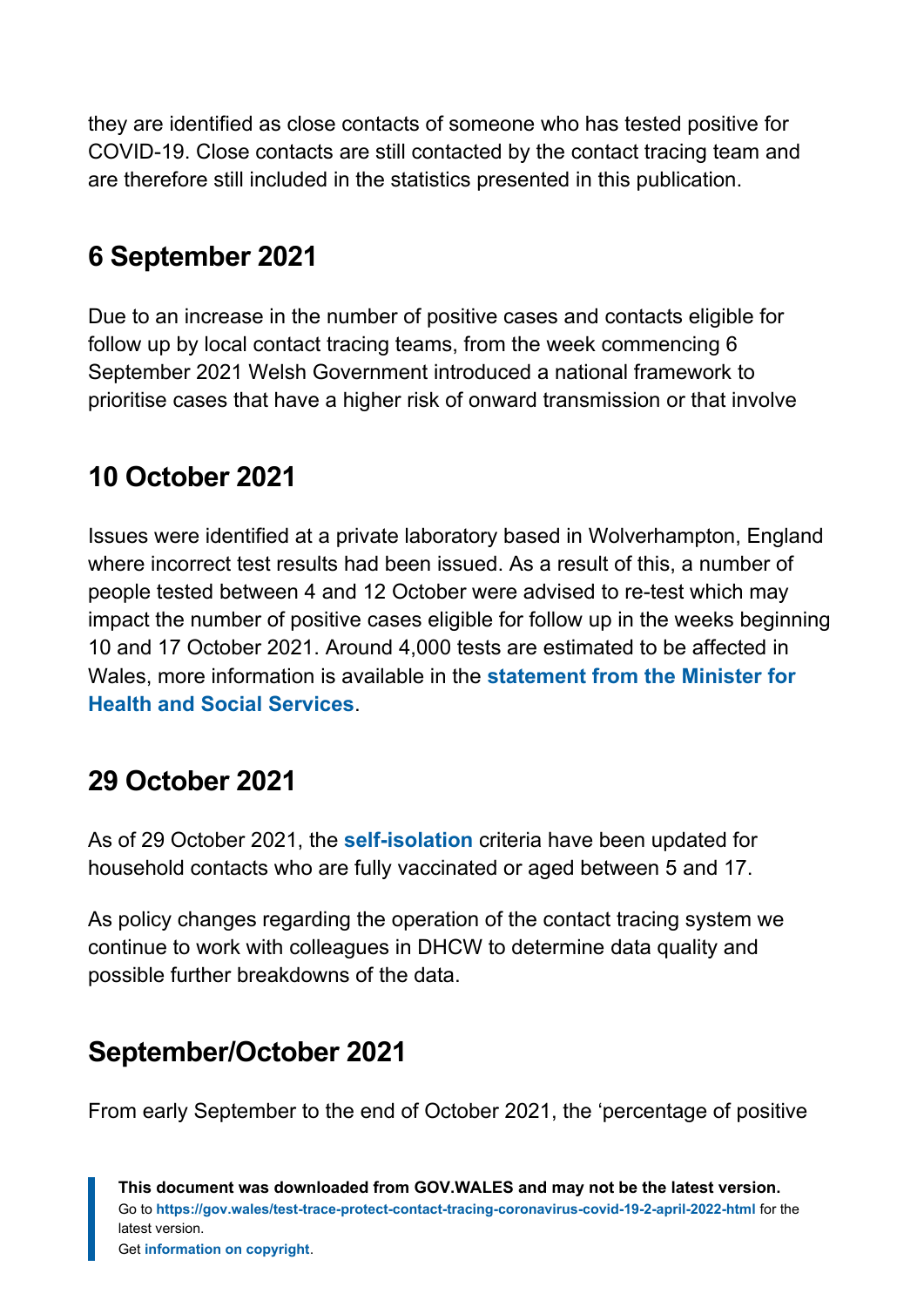cases reached within 24 and 48 hours' timeliness measures were generally lower compared to the first half of 2021. This is likely due to a larger number of positive cases and close contacts eligible for follow up by local contact tracing teams.

### **17 March 2022**

As of 17 March 2022 all positive cases were automatically sent e-forms and requested to complete by midnight on the same day. When an e-forms are completed and returned the cases are marked as successfully reached and are included in the timeliness measures. When e-forms are not completed, cases are assigned to local contact tracing teams and attempts to reach them and advise accordingly are made as usual. In these cases, positive cases may arrive with contact tracers up to 24 hours after being identified, thus effecting the overall timeliness measures.

# <span id="page-12-0"></span>**Test, Trace, Protect (contact tracing for coronavirus (COVID-19)) data**

**[Number of positive cases and close contacts eligible for follow-up by local](https://statswales.gov.wales/Catalogue/Health-and-Social-Care/coronavirus-covid-19/contact-tracing-for-coronavirus-covid-19/numberofpositivecasesandclosecontactseligibleforfollowup-by-localcontacttracingteams) [contact tracing teams on StatsWales](https://statswales.gov.wales/Catalogue/Health-and-Social-Care/coronavirus-covid-19/contact-tracing-for-coronavirus-covid-19/numberofpositivecasesandclosecontactseligibleforfollowup-by-localcontacttracingteams)**

Figures show the number of positive cases and close contacts eligible for followup by local contact tracing teams. The data represents the number of eligible cases introduced into the contact tracing system by day.

#### **[Number of positive cases eligible for follow-up by local contact tracing](https://statswales.gov.wales/Catalogue/Health-and-Social-Care/coronavirus-covid-19/contact-tracing-for-coronavirus-covid-19/numberofpositivecaseseligibleforfollowup-by-localcontacttracingteams-lhb) [teams, by Local Health Board on StatsWales](https://statswales.gov.wales/Catalogue/Health-and-Social-Care/coronavirus-covid-19/contact-tracing-for-coronavirus-covid-19/numberofpositivecaseseligibleforfollowup-by-localcontacttracingteams-lhb)**

The data represents the weekly number of eligible cases introduced into the contact tracing system by local health board.

#### **[Number of close contacts eligible for follow-up by local contact tracing](https://statswales.gov.wales/Catalogue/Health-and-Social-Care/coronavirus-covid-19/contact-tracing-for-coronavirus-covid-19/numberofclosecontactseligibleforfollowup-by-localcontacttracingteams-lhb)**

**This document was downloaded from GOV.WALES and may not be the latest version.** Go to **<https://gov.wales/test-trace-protect-contact-tracing-coronavirus-covid-19-2-april-2022-html>** for the latest version. Get **[information on copyright](https://gov.wales/copyright-statement)**.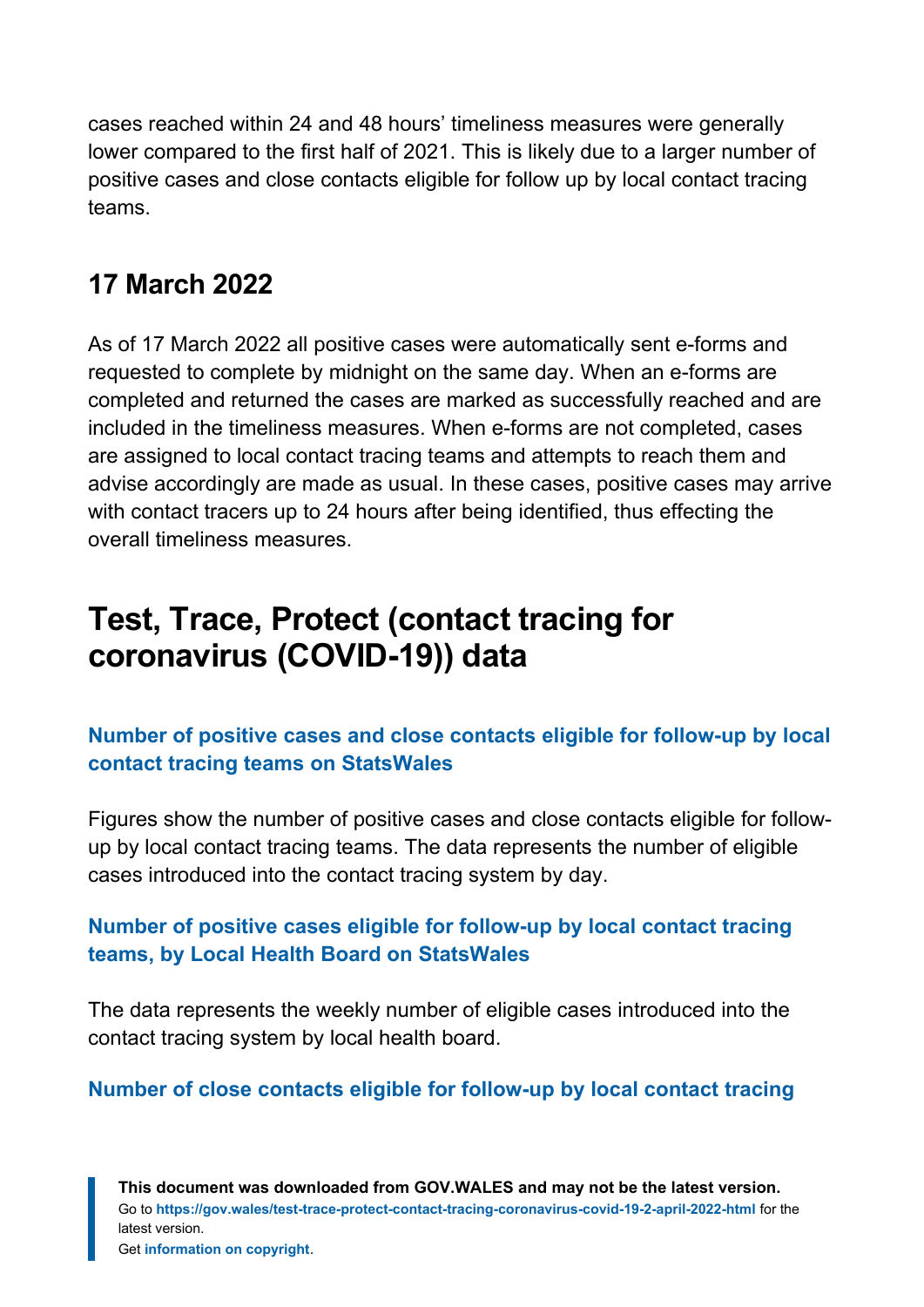#### **[teams, by local health board on StatsWales](https://statswales.gov.wales/Catalogue/Health-and-Social-Care/coronavirus-covid-19/contact-tracing-for-coronavirus-covid-19/numberofclosecontactseligibleforfollowup-by-localcontacttracingteams-lhb)**

The data represents the weekly number of close contacts eligible for follow-up by local health board.

# <span id="page-13-0"></span>**Glossary**

### **Eligible for follow-up**

The majority of cases not eligible for follow-up by local contact tracers occur in closed settings such as hospitals, care homes and prisons. These cases are escalated to regional teams for onward management.

Positive cases and close contacts that are resident outside of Wales are also not eligible for follow-up by local contact tracing teams. Public Health Wales refer these cases to the relevant public health agency for onward tracing. These cases would have been included in the numbers eligible for follow-up in statistical releases prior to the 10 September 2020.

#### **Successfully reached**

It may not be possible to trace all individuals referred to the contact tracing service. For various reasons contact details will not have been provided for some individuals and others may not have responded to calls, texts or emails from tracing teams. The proportion of positive cases that were eligible for followup and that were reached only include those cases that were reached but does not include those cases where local tracers have made an attempt, but failed, to contact.

### **Timeliness measures**

The date and time that a positive case or close contact was reached is taken to be the earliest of a number of events captured in the system. These include: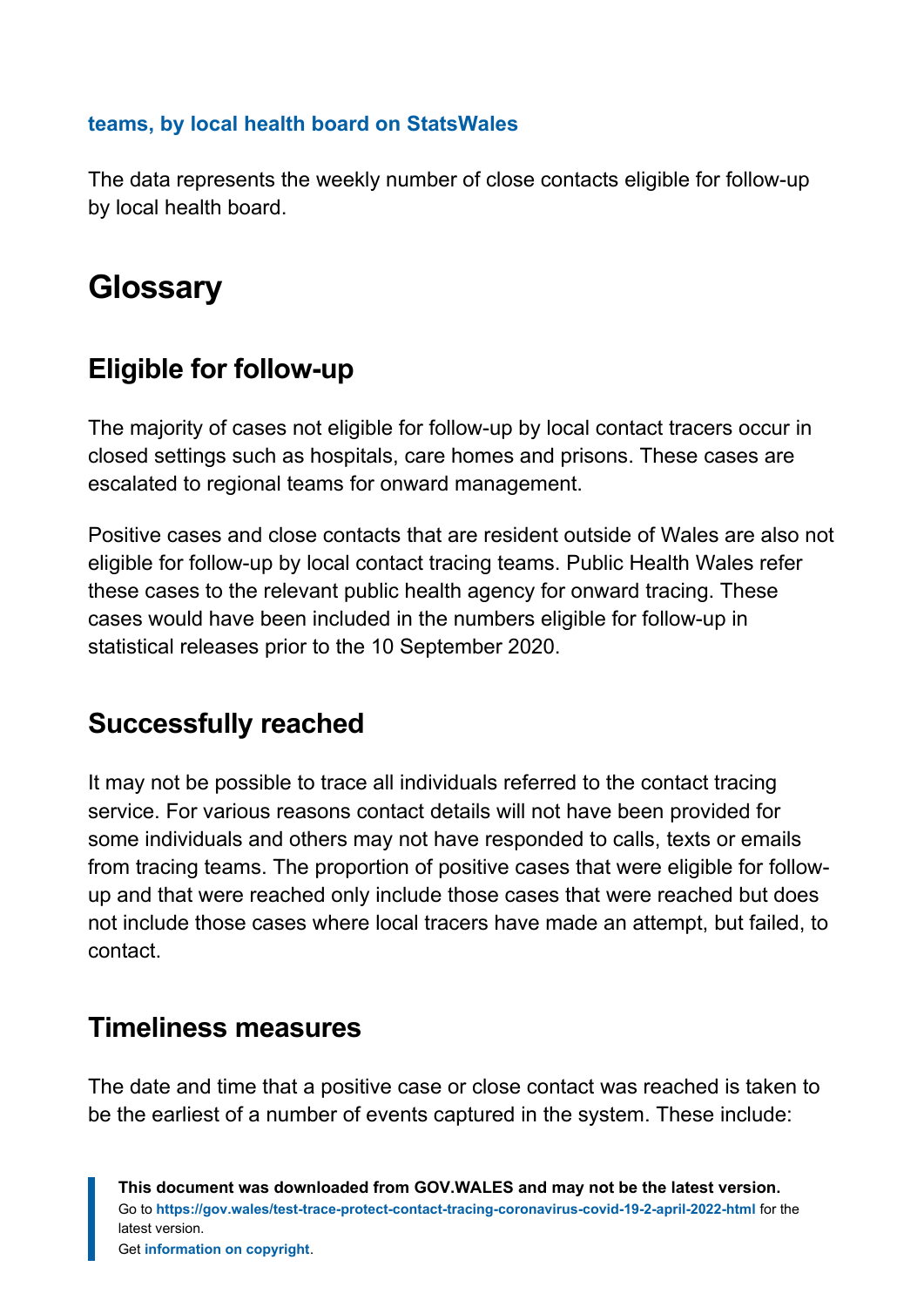- successful phone call record (including initial phone call from contact tracers to invite cases and contacts to complete the e-form)
- completion of the contact interview
- first daily check-up
- close contacts or other exposures being entered into the contact tracing system (for positive cases only)
- case marked as 'otherwise resolved'

These events have been chosen as they all indicate that a contact tracer has successfully been in touch with the individual. The range of events is necessary because phone call records do not exist for all positive cases and close contacts. This may arise, for example, where multiple cases live in the same household and the information is captured through a single phone call, rather than one for each individual.

Close contacts 'otherwise resolved' covers a small number of instances where no further action is needed to be taken on the case for example they are part of a school children who have been identified as a class group or where the same contact is identified by multiple positive cases concurrently. On these occasions, contact tracing teams will work from a single record relating to that contact and mark the additional records as resolved.

Since 17 March all upon being identified all close contacts are instantly sent a text message this is in line with Government policy but does not count as being successfully reached, therefore all measures which include successfully contacted have been removed from this release

# **Demand**

Throughout the pandemic, there is a correspondence between the overall burden on the contact tracing system and the time taken to reach positive cases. Significant Increases in cases and contacts correspond to reductions in the proportion reached within 24 and 48 hours.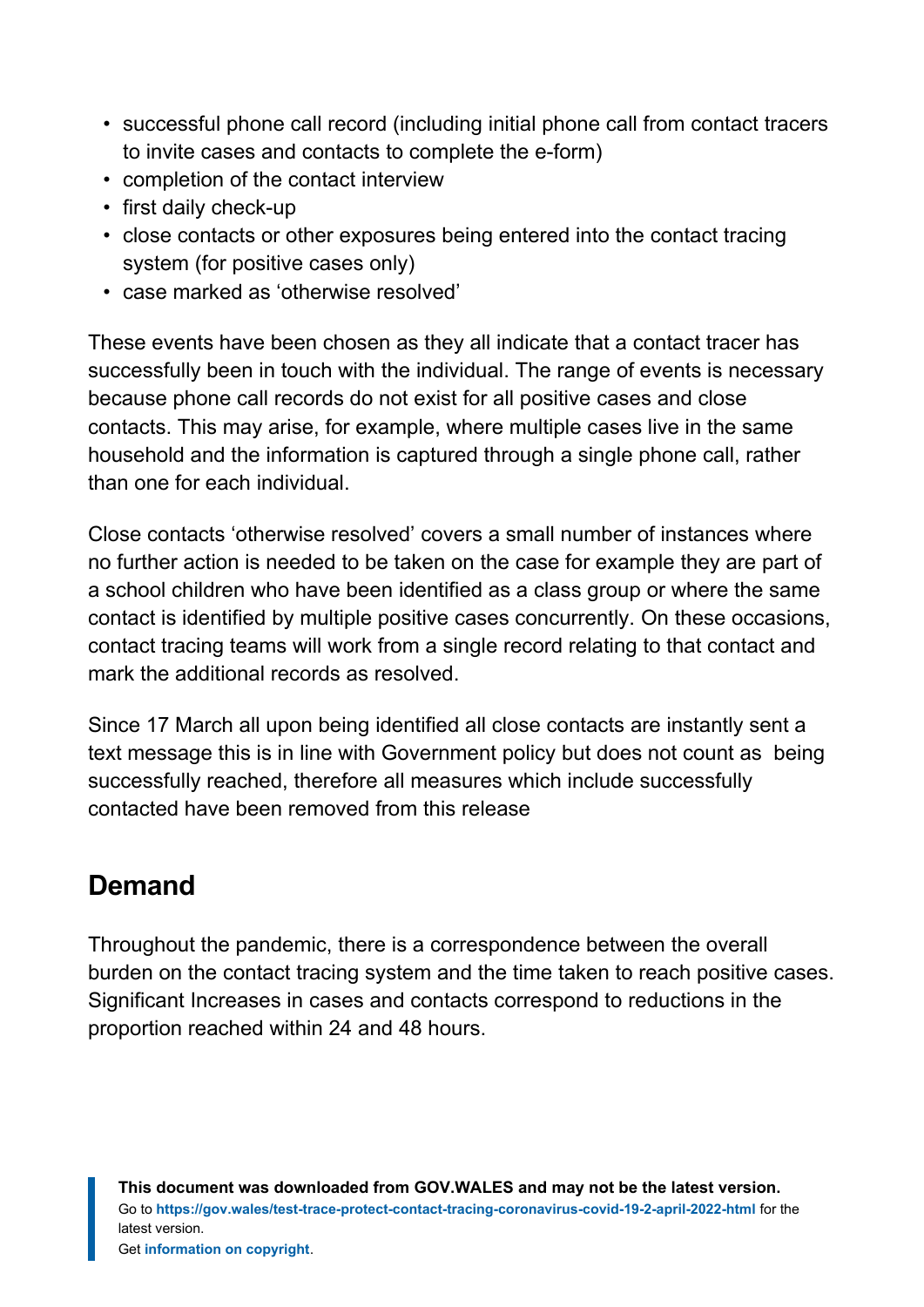# **Household contacts**

When a positive case is reached and asked to provide details of their close contacts they are also asked to define the type of contact. Household contacts are contacts that are living or spending significant time in the same household, for example those that live and sleep in the same home, a house of multiple occupancy (HMO) where a kitchen and/or bathroom is shared, students in university accommodation that share a kitchen, and sexual partners, and people who have cleaned a household where a case lives without personal protective equipment.

# <span id="page-15-0"></span>**Measuring the data**

This data is management information provided to the Welsh Government by Digital Health and Care Wales. We are publishing this to provide a weekly summary of contact tracing activity in Wales during the coronavirus (COVID-19) pandemic. This data has not undergone the same level of quality assurance as official statistics and the data may be subject to future revisions.

Data included in this release was extracted from the contact tracing system at 12:12 on 5 April 2022. This extract was taken 3 days after the end of the reporting period in order to capture follow-up activity relating to cases referred towards the end of the reporting period.

Data presented in this bulletin is weekly (00:00 Saturday to 23:59 Friday).

# <span id="page-15-1"></span>**Strengths and limitations**

# **Revisions**

The number of cases eligible for follow-up for recent weeks may change slightly compared to previous releases due to cases being flagged as not eligible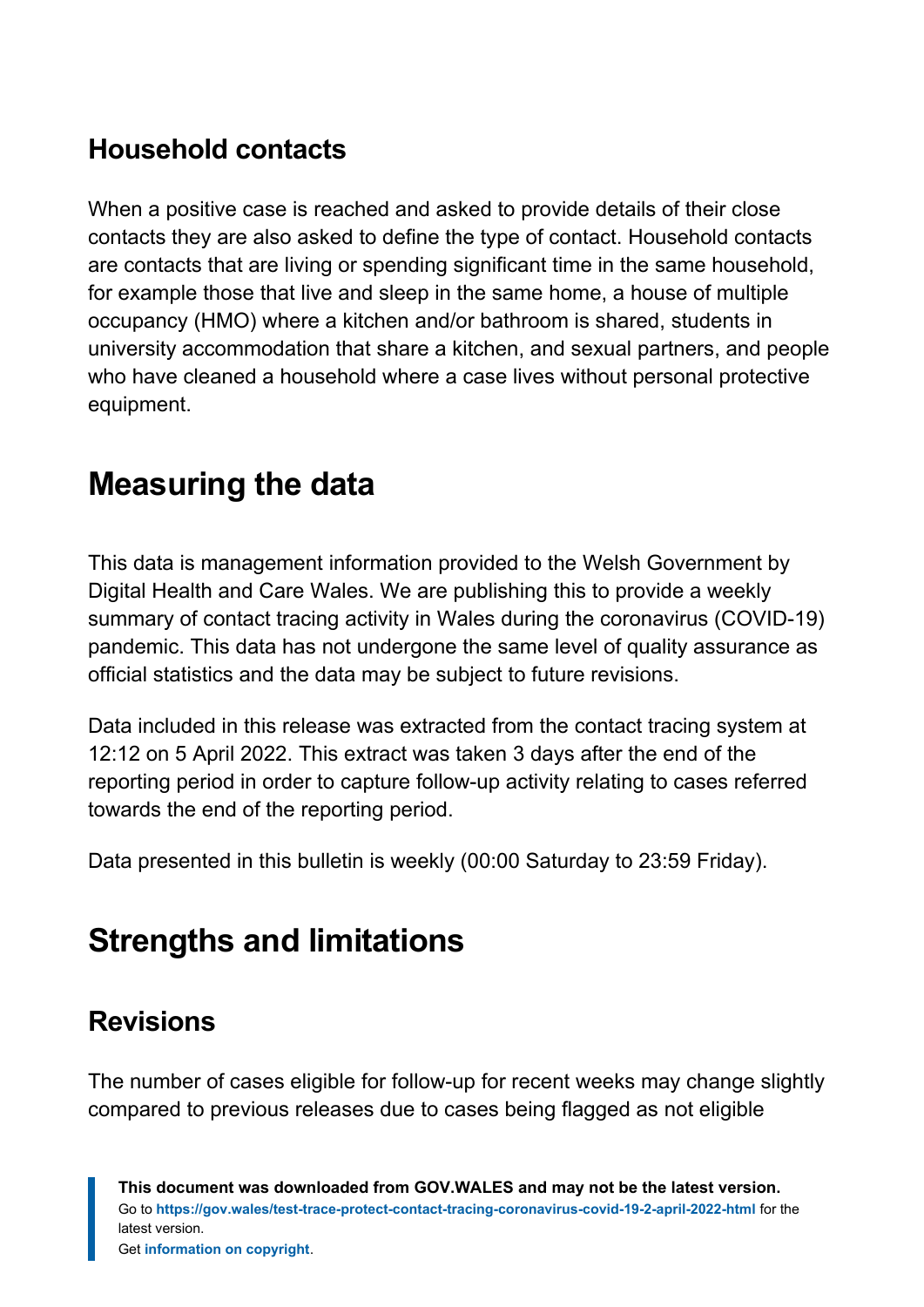following further investigation by contact tracing teams. More details on this process can be found in the **[quality and methodology information section](#page-17-0)**.

# **Daily volatility**

Daily data would show large variation between days and reflects differences in demands on the system (for example the number of tests performed) with some days seeing more cases feeding through to contact tracing teams. A peak in positive cases or close contacts can occur as a result of:

- a backlog of cases from previous days
- a large batch of test results being submitted
- a new testing site opening
- more testing capacity becoming available

Daily data is available on **[StatsWales](https://statswales.gov.wales/Catalogue/Health-and-Social-Care/coronavirus-covid-19/contact-tracing-for-coronavirus-covid-19/numberofpositivecasesandclosecontactseligibleforfollowup-by-localcontacttracingteams)**.

# **Comparability**

The number of cases referred for contact tracing is different to the number of new cases published by Public Health Wales. These sources of data are not directly comparable due to differences in timing and the level of validation carried out, as cases submitted to the contact tracing system need to be handled manually by contact tracing teams.

# <span id="page-16-0"></span>**Related links**

#### **[Test, Trace, Protect strategy](https://gov.wales/test-trace-protect)**

Contact tracing is an important part of the Welsh Government's Test, Trace Protect strategy. The strategy is being delivered through the NHS Wales Test, Trace, Protect service.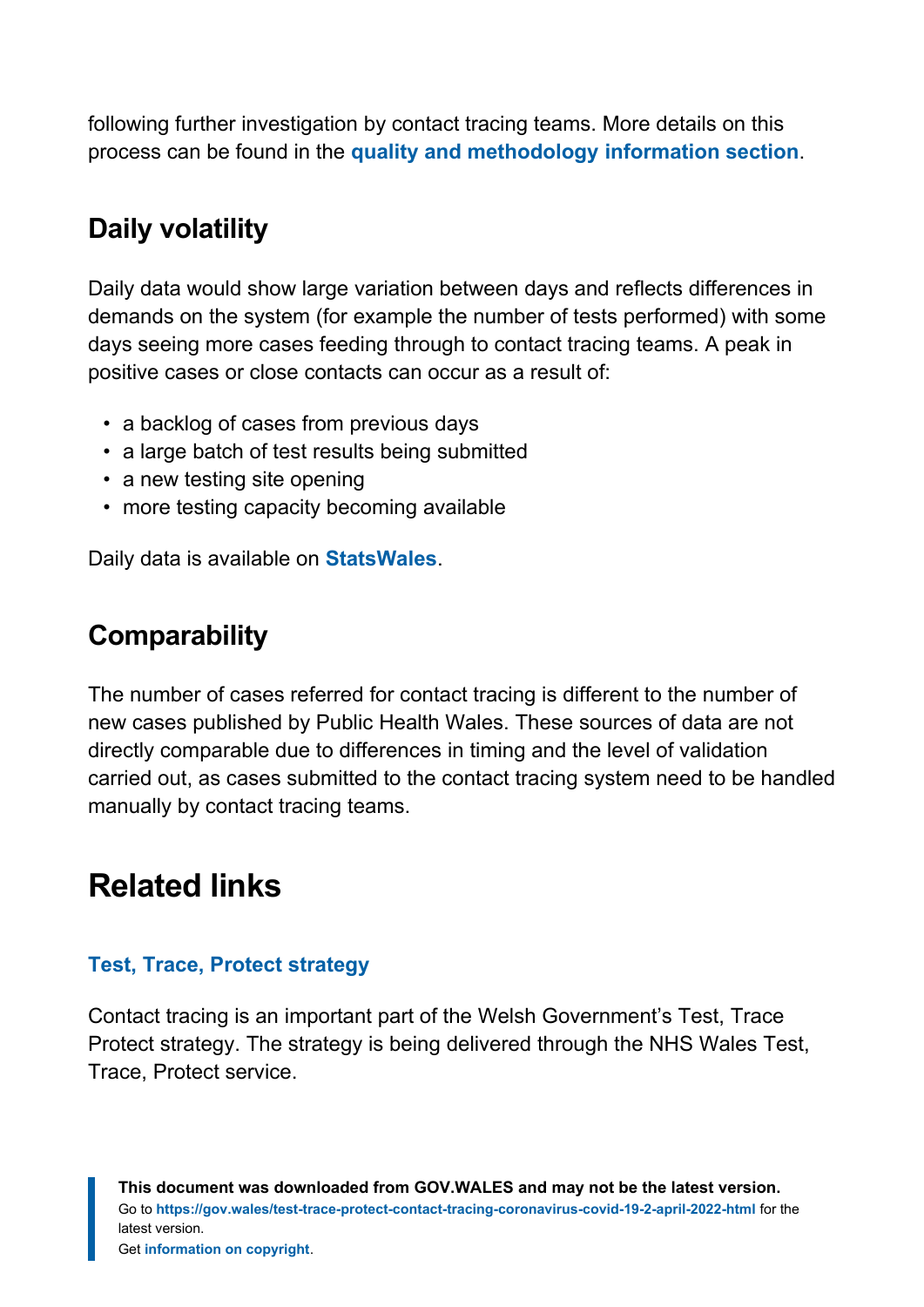#### **[Self-isolation](https://gov.wales/self-isolation)**

What you should do if you have COVID-19 symptoms, have tested positive for COVID-19, or have been in contact with somebody who has COVID-19.

#### **[What data is available about how the NHS COVID-19 app is being used?](https://faq.covid19.nhs.uk/article/KA-01367) [\(NHS\)](https://faq.covid19.nhs.uk/article/KA-01367)**

Data for contact tracing via the NHS COVID-19 App is published by The Department of Health and Social Care and includes data on users who have completed the symptom checker, test results received, users notified to selfisolate and check in events that have taken place. Latest published data and more information on this can be found at:

#### **[Weekly statistics for NHS Test and Trace \(England\) \(UK Health Security](https://www.gov.uk/government/collections/nhs-test-and-trace-statistics-england-weekly-reports) [Agency\)](https://www.gov.uk/government/collections/nhs-test-and-trace-statistics-england-weekly-reports)**

Experimental statistics on NHS Test and Trace since its launch on 28 May 2020. Includes reports on NHS Test and Trace (people tested and contact tracing) and rapid (lateral flow device) testing for people without symptoms.

# <span id="page-17-0"></span>**Quality and methodology information**

### **National Statistics status**

These statistics are not National Statistics. However, as far as has been practicable, they have been collected and validated in accordance with the pillars and principles within the **[Code of Practice for Statistics](https://code.statisticsauthority.gov.uk/)**. We continue to develop the data collection and quality assurance process to improve the data.

These statistics have been produced quickly in response to developing world events.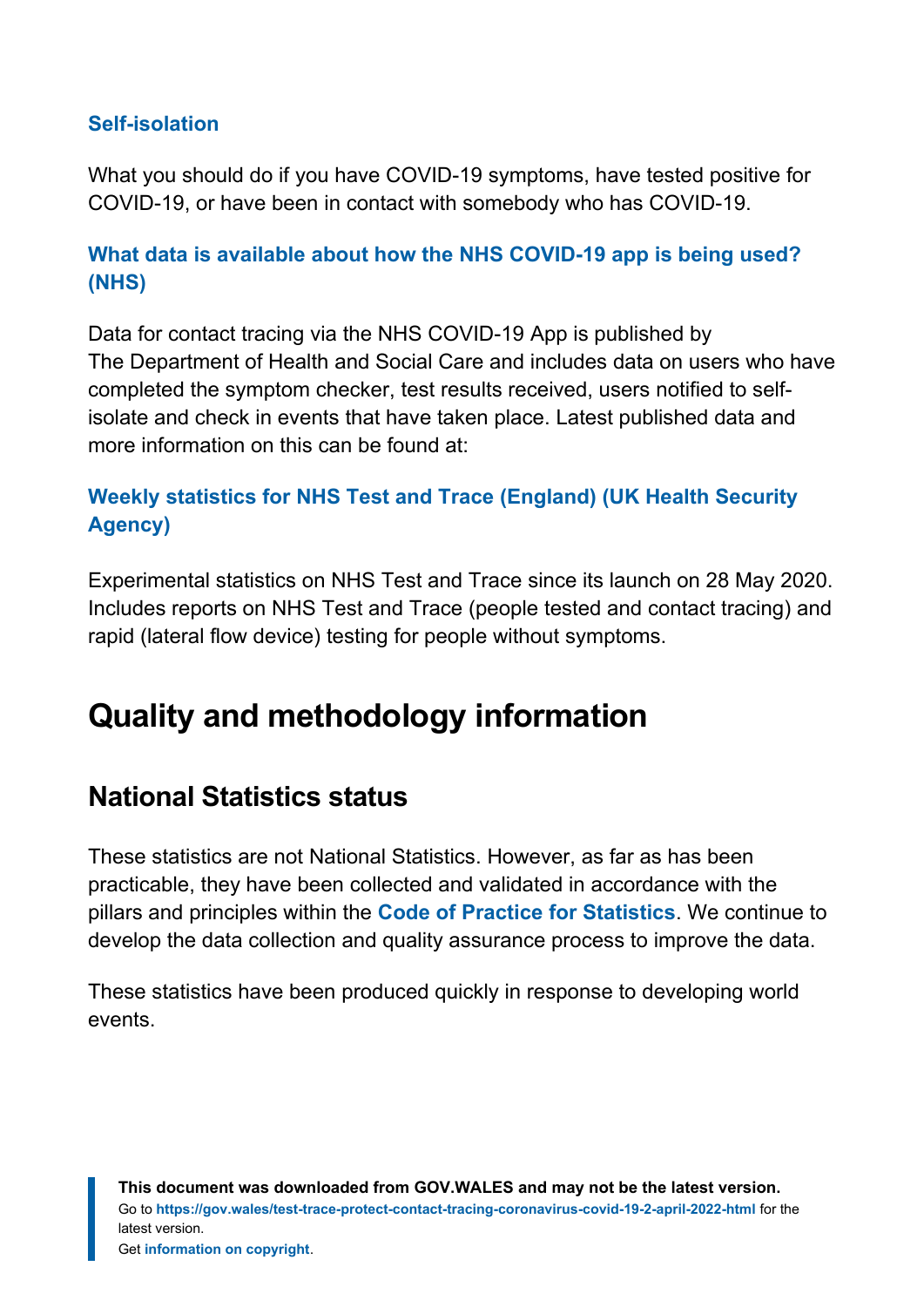# **Well-being of Future Generations Act**

The Well-being of Future Generations Act 2015 is about improving the social, economic, environmental and cultural wellbeing of Wales. The Act puts in place seven wellbeing goals for Wales. These are for a more equal, prosperous, resilient, healthier and globally responsible Wales, with cohesive communities and a vibrant culture and thriving Welsh language. Under section (10)(1) of the Act, the Welsh Ministers must (a) publish indicators ("national indicators") that must be applied for the purpose of measuring progress towards the achievement of the wellbeing goals, and (b) lay a copy of the national indicators before Senedd Cymru. Under section 10(8) of the Well-being of Future Generations Act, where the Welsh Ministers revise the national indicators, they must as soon as reasonably practicable (a) publish the indicators as revised and (b) lay a copy of them before the Senedd. These national indicators were laid before the Senedd in 2021. The indicators laid on 14 December 2021 replace the set laid on 16 March 2016.

Information on the indicators, along with narratives for each of the well-being goals and associated technical information is available in the **[Well-being of](https://gov.wales/wellbeing-wales) [Wales report](https://gov.wales/wellbeing-wales)**.

Further information on the **[Well-being of Future Generations \(Wales\) Act](https://gov.wales/well-being-future-generations-wales-act-2015-guidance) [2015](https://gov.wales/well-being-future-generations-wales-act-2015-guidance)**.

The statistics included in this release could also provide supporting narrative to the national indicators and be used by public services boards in relation to their local wellbeing assessments and local wellbeing plans.

# **Further information**

For information and advice on contact tracing please refer to our **[Test, trace,](https://gov.wales/test-trace-protect-coronavirus) [protect: coronavirus](https://gov.wales/test-trace-protect-coronavirus)** guidance page.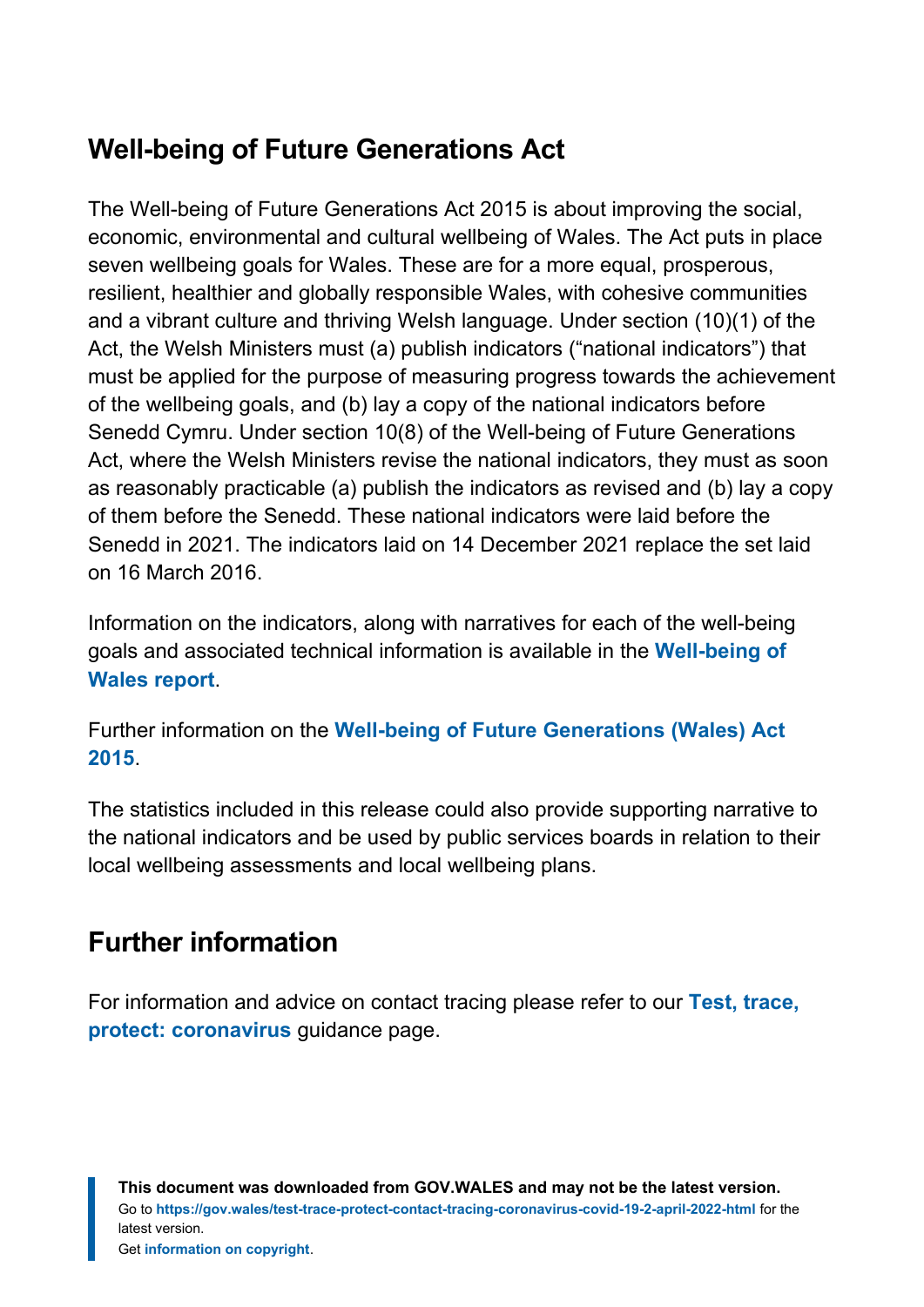### **Next update**

Thursday 14 April 2022

### **We want your feedback**

We are reviewing the frequency of some of the COVID-19 related statistical releases in line with the **[COVID-19 transition from pandemic to endemic](https://gov.wales/wales-long-term-covid-19-transition-pandemic-endemic)** document, including this publication. We welcome any comments or feedback on how you use these releases, and any changes to them via **[kas.covid19@gov.wales](mailto:KAS.COVID19@gov.wales)**.

# <span id="page-19-0"></span>**Contact details**

For queries about the data Statistician: Ryan Pike Telephone: 0300 025 6415 Email: **[kas.covid19@gov.wales](mailto:kas.covid19@gov.wales)**

Media: 0300 025 8099

SFR 114/2022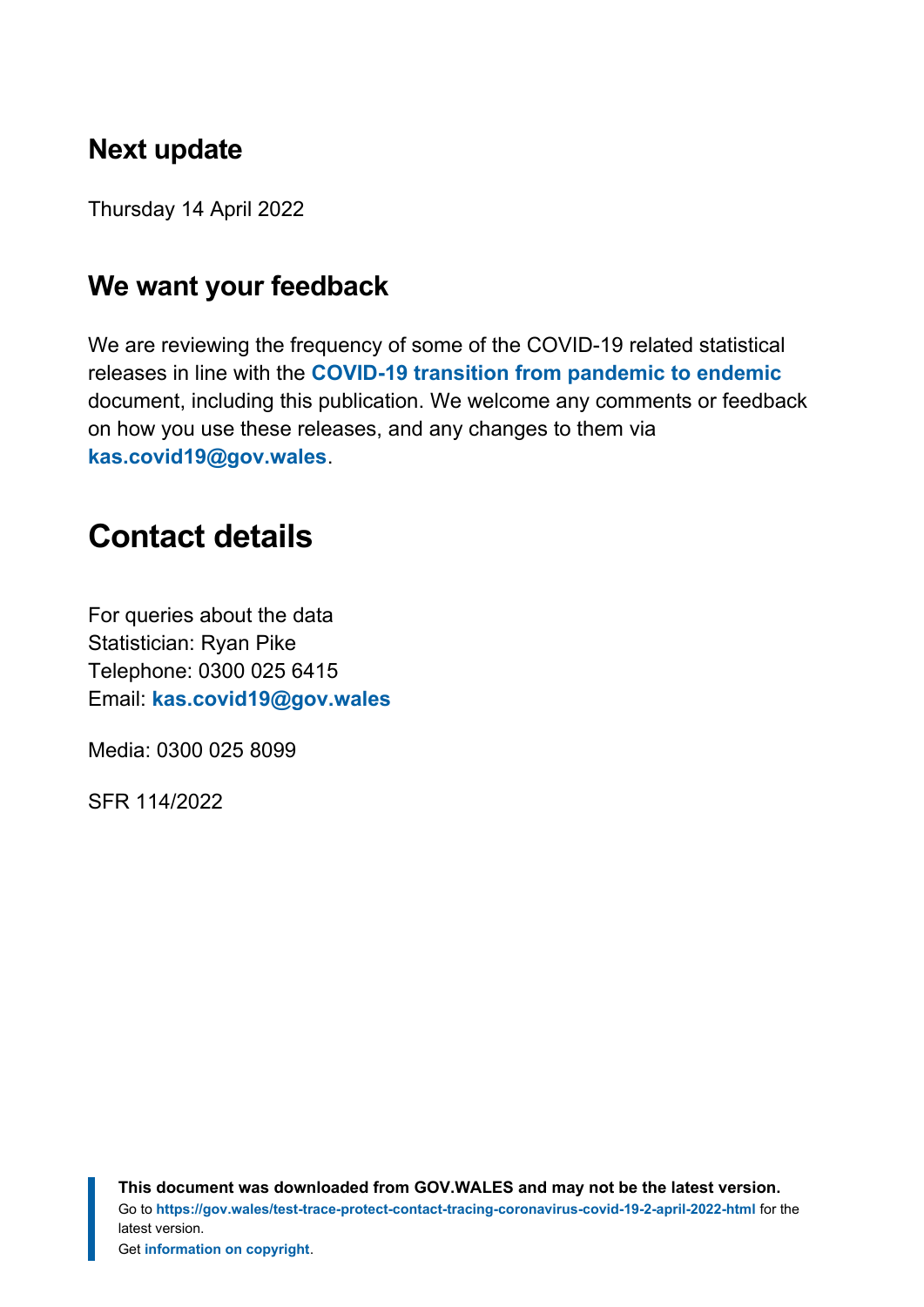# **About this document**

This document is a copy of the web page **[Test, Trace, Protect \(contact](https://gov.wales/test-trace-protect-contact-tracing-coronavirus-covid-19-2-april-2022-html) [tracing for coronavirus \(COVID-19\)\): up to 2 April 2022](https://gov.wales/test-trace-protect-contact-tracing-coronavirus-covid-19-2-april-2022-html)** downloaded.

Go to **[https://gov.wales/test-trace-protect-contact-tracing-coronavirus](https://gov.wales/test-trace-protect-contact-tracing-coronavirus-covid-19-2-april-2022-html)[covid-19-2-april-2022-html](https://gov.wales/test-trace-protect-contact-tracing-coronavirus-covid-19-2-april-2022-html)** for the latest version.

This document may not be fully accessible, for more information refer to our **[accessibility statement](https://gov.wales/accessibility-statement-govwales)**.

Get **[information on copyright](https://gov.wales/copyright-statement)**.